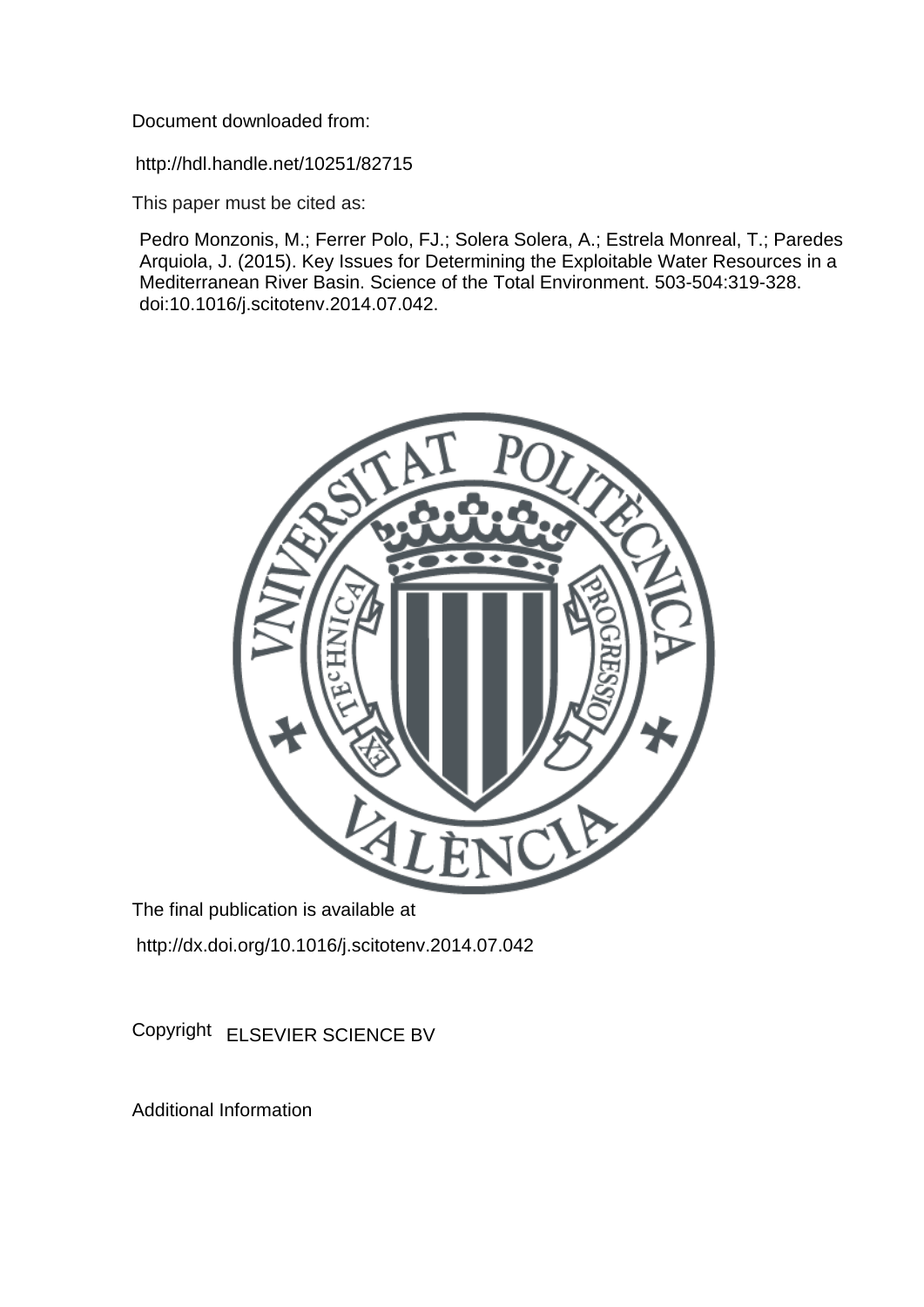# Key Issues for Determining the Exploitable Water Resources in a Mediterranean River Basin

María Pedro-Monzonís<sup>1\*</sup>, Javier Ferrer<sup>2</sup>, Abel Solera<sup>1</sup>, Teodoro Estrela<sup>2</sup>, Javier Paredes-Arquiola<sup>1</sup>

1 Research Institute of Water and Environmental Engineering (IIAMA), Universitat Politècnica de València, Camino de Vera S/N, 46022 Valencia (Spain)

2 Confederación Hidrográfica del Júcar (CHJ) Júcar River Basin Authority, Avda. Blasco Ibáñez 48, 46010 Valencia (Spain)

\*mapedmon@upv.es

# **Abstract**

*One of the major difficulties in water planning is to determine the water availability in a water resource system in order to distribute water sustainably. In this paper, we analyse the key issues for determining the exploitable water resources as an indicator of water availability in a Mediterranean river basin. Historically, these territories are characterised by heavily regulated water resources and the extensive use of unconventional resources (desalination and wastewater reuse); hence, emulating the hydrological cycle is not enough. This analysis considers the Jucar River Basin as a case study. We have analysed the different possible combinations between the streamflow time series, the length of the simulation period and the reliability criteria. As expected, the results show a wide dispersion, proving the great influence of the reliability criteria used for the quantification and localization of the exploitable water resources in the system. Therefore, it is considered risky to provide a single value to represent the water availability in the Jucar water resources system. In this sense, it is necessary that policymakers and stakeholders make a decision about the methodology used to determine the exploitable water resources in a river basin.*

*Keywords: water availability, Jucar River Basin, exploitable water resource, water accounts, water resources systems*

# **1. Introduction**

The importance of water to society is broadly recognized. As noted in the Blueprint to safeguard Europe's water resources (EC, 2012), we need to know how much water is available in order to distribute it sustainably. One of the major difficulties lies in computing water resources, as they depend on several factors, some of which are difficult to quantify. Water resources are presented in random order in the sense that they cannot be fully explained by a reduced number of physical causal factors (Marco, 1993). To assess these resources, water accounts, as defined by United Nations, have become a very powerful tool for improving water management as they provide a method of organizing and presenting information relating to the physical volumes of water in the environment, the water supply and the economy (Vardon et al., 2007). The main purpose of the System of Environmental-Economic Accounting for Water (SEEAW) (UNSD, 2012) is to provide a standard approach and therefore the possibility to compare results among different areas (Evaluación de Recursos Naturales, 2013).

Many studies have used the concept of water availability in different senses: the European Environmental Agency (EEA) (2009) considers precipitation, river flows and the storage of water in snow and glaciers as a measure of the availability of freshwater resources, while other authors (Lorenzo-Lacruz et al., 2010; Pérez-Blanco and Gómez, submitted for publication) have estimated water availability by employing drought indexes. Furthermore, Lange et al. (2007) and Sun et al. (2002, 2005, 2006) consider that regional water resource availability can be well described by water yield, defined as the difference between received precipitation and evapotranspiration, and representing the maximum water availability for natural ecosystems and human society (Lu et al., 2013).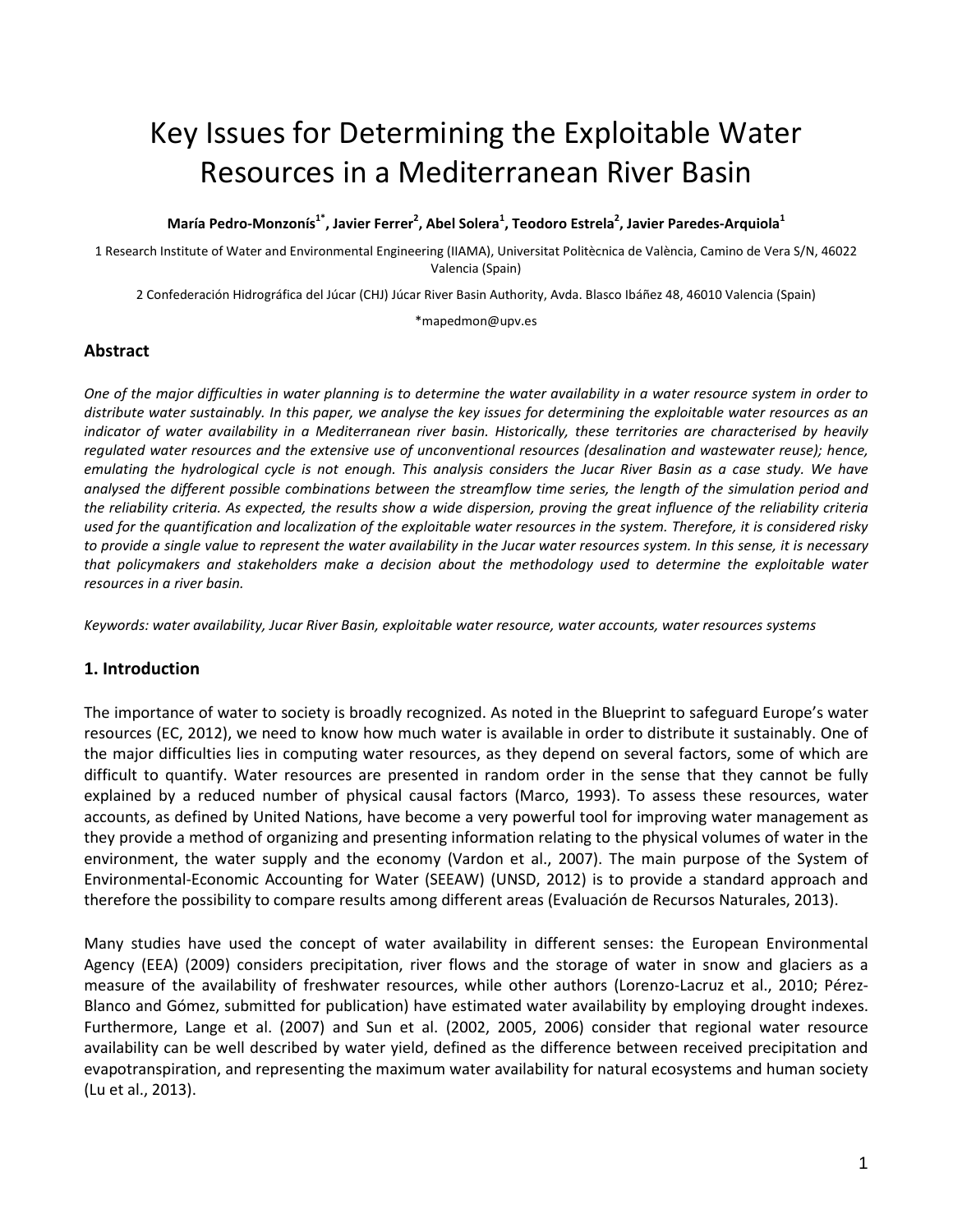However, not all natural resources can – or should – be considered as supplies that can be used to meet water demand (MMA, 2000). It is noteworthy that some external constraints (environmental, socio-economic or geopolitical) exist in the system itself that limit potential water use. There are also other technical restrictions that limit the use of resources. In this sense, the available resource is defined as a resource that depends on the characteristics of natural resources, external constraints and technical limitations (MMA, 2000). In other words, the concept of water availability is related to the ability of a country to mobilize water (UNSD, 2012). This concept is important because knowing the available resources of a basin will aid the planner to place a value on its growth potential in the exploitation of the system. In the same way, AQUASTAT (FAO's global water information system) has suggested the use of an indicator of exploitable water resources to quantify water availability. This indicator is defined as the part of the water resources considered to be available for development under specific technical, economic and environmental conditions (UNSD, 2012). Unlike natural resources, whose meaning is widely accepted, there is disagreement as regards the best process for calculating exploitable water resources (MMA, 2000; UNSD, 2012). This concept is extremely important in Mediterranean countries where precipitation is scarce, evapotranspiration is intense and there is marked seasonality of the rainfall, often causing drought periods during summer (Delgado et al., 2010).

The aim of this paper is to design a scheme of conditions for determining the exploitable water resources in a Mediterranean basin. Historically, Mediterranean countries have suffered important drought periods that have caused severe impacts. Water scarcity and the frequent drought periods explain, in part, the ancient building tradition of hydraulic works (Estrela and Vargas, 2012). These territories are characterised by heavily regulated water resources and the extensive use of unconventional resources, such as desalination and wastewater reuse (Vargas-Amelín and Pindado, 2013), which is the main reason why emulating the hydrological cycle is not enough. This approach is completed by the analysis of the Jucar River Basin (Spain), which, as in other many Mediterranean basins, is currently water-stressed. To achieve this goal, the study draws on the SIMGES simulation model of water resources (Andreu et al., 1996) from the Decision Support System (DSS) AQUATOOL. As expected, the results are very different, proving the need for a standardized methodology to determine the exploitable water resources in a basin.

# **2. Materials and methods**

Water resources systems analysis comprises all of the necessary elements needed to describe a river basin. These elements represent the natural resources system, the socio-economic system and the administrative and institutional system (Loucks and van Beek, 2005) and include factors such as water resources, water demands, infrastructures, environmental requirements, reservoir operating rules, etc. In this sense, water resources management can be performed in different ways, among which the use of simulation models is the most reliable method. Simulation models provide information that can help improve water resources system management and planning processes (Sulis and Sechi, 2013). An extended state-of-the-art review on simulation and optimization modelling approaches has been provided by Rani and Moreira (2010). Moreover, as noted by Chavez-Jimenez et al. (2013), a system is the unit through which the exploitation of water resources may be modelled as a set of dynamically related elements that perform an activity to meet the objective of satisfying demand.

Therefore, to assess the water availability in a water resources system, it is necessary to use simulation models (see figure 1). The results obtained with the simulation models can be grouped in a water balance that represents an accounting of the inflow, outflow and storage of water during the simulation period. One such result is the time-dependent water supply. Once the time series of water supplies has been determined, it can be compared with the water demand in order to obtain the system's reliability. The indicator of exploitable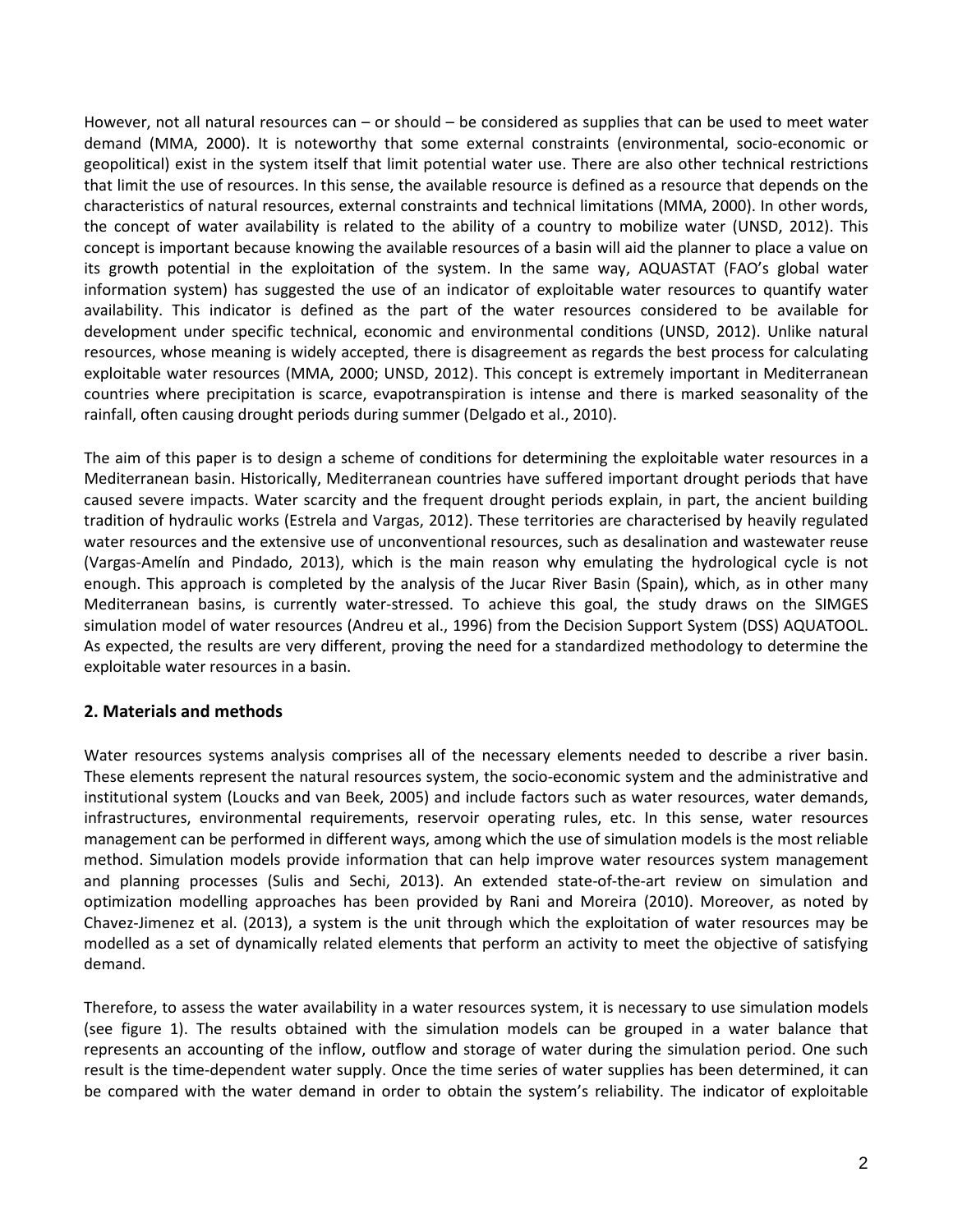water resources is linked to the reliability criteria. Therefore, if water managers accept a less severe level of reliability, it will be possible to address a larger demand than if the level were more severe. Once the reliability criteria have been selected, the exploitable water resources are obtained as the maximum demand that can be served.

## *Figure 1. General scheme to obtain the exploitable water resources in a river basin*

## **2.1. Water Resources Systems Analysis and Water Resources Management Models**

Water resources systems analysis consists of the analytical study of the water resources in a river basin in order to help decision makers to identify and choose one alternative from other possible ones. Quantitative and holistic knowledge of basin hydrology becomes essential as water management needs become increasingly complex (Masih et al., 2009). Molle et al. (2004) concluded that as water demands increase and more water is allocated to different uses, the management of water resources becomes increasingly complex due to a large number of interacting factors. The greater the complexity of the system is, the greater the need for a water resource management model in order to identify the system's water availability.

The planning and management of a water resources system may be simulated using SIMGES, a management simulation model in the generalized tool AQUATOOL (Andreu et al., 1996). AQUATOOL is a user-friendly DSS widely employed in Spanish water basins, as well as in other countries (e.g., Chile, Italy, Morocco, etc.). This DSS allows the definition of monthly conjunctive-use management models at the basin scale, and, as noted by Pulido-Velazquez et al. (2011), permits the simulation of management alternatives for complex large-scale systems over long time horizons. The SIMGES model can simulate the water resources system, on a monthly time scale, by a simple flow balance in a flow network in order to find a flow solution compatible with the defined constraints. Moreover, the SIMGES model allows us to define operating rules to reproduce sourcedemand interactions that can help improve integrated river basin management.

#### **2.2. Components of a water resources system**

Simulation models are simplified mathematical representations of water allocations over a period of time under given boundary conditions. Thus, in order to define the main elements to be included, we must distinguish between natural elements in the river basin and anthropogenic elements that produce alterations in river flows.

# 2.2.1. Natural elements

Among natural elements we consider rivers, natural streamflows and aquifers, as well as their interactions. Natural streamflows represent the flows of a particular area of the basin corresponding to its drain point and are the most important elements for river basin management, as they represent the flows that are to be managed (Solera et al., 2010a). The random nature of streamflows requires a hypothesis to be established regarding the best way to obtain streamflow data. In this sense, it is common to use time series of naturalized streamflows, which are characterized by a number of statistical properties such as bias, seasonality and spatial and temporal correlation. Other options are to use time series obtained with a rainfall-runoff model or resorting to the use of stochastic models. In water planning, the usual practice is to analyse the system's operation over a long period of time under different hydrological conditions. However, because planning is performed for future needs, historical streamflow data will not be repeated, so it is justifiable to use statistical models for the generation of future scenarios of varying lengths (Solera et al., 2010b).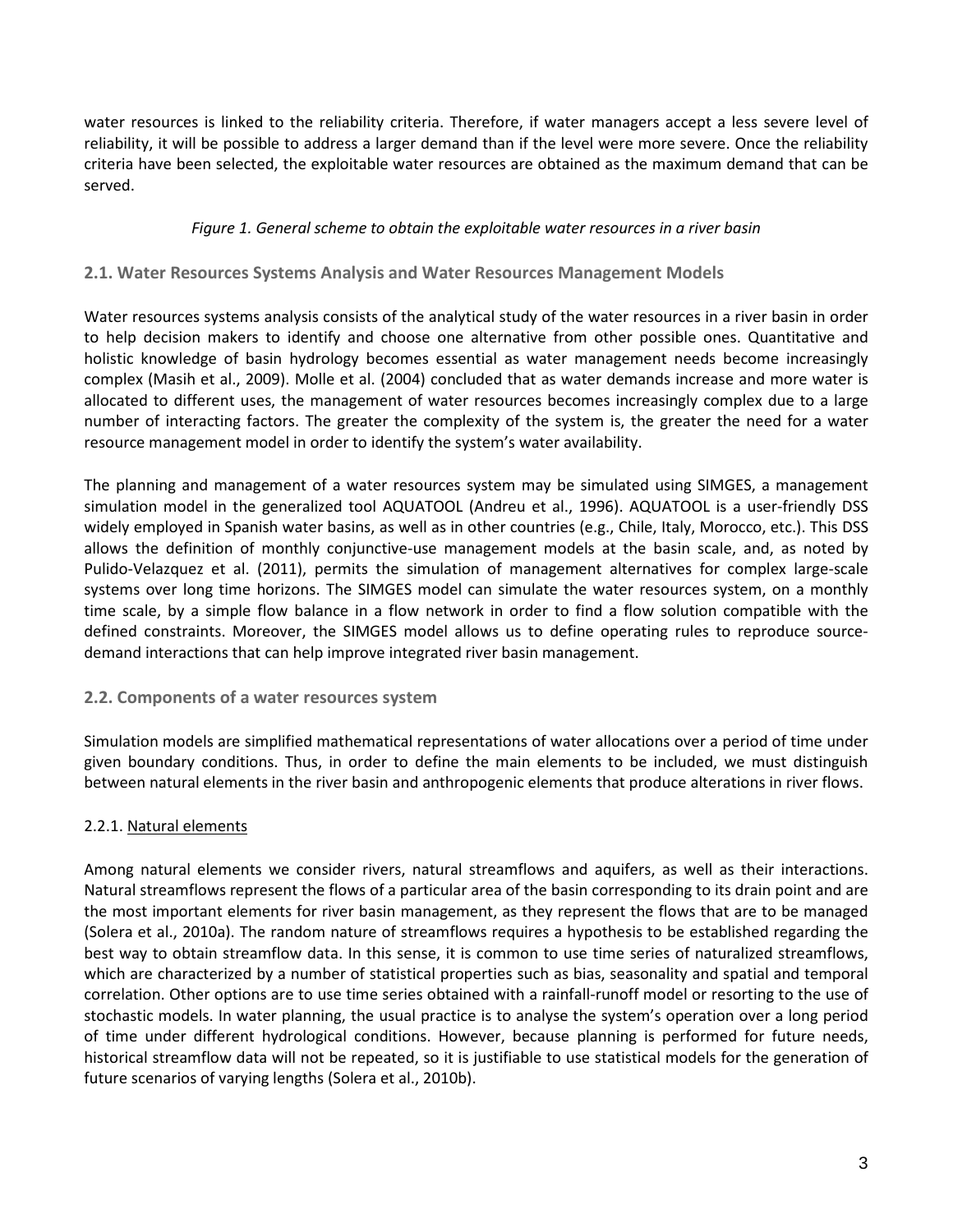To estimate water availability, it is necessary to accept a hypothesis about how these natural streamflows will be presented, which will largely determine the results and conclusions. This paper proposes a twofold approach: a first analysis using a time series of naturalized streamflows and a second analysis employing synthetic streamflows. In the second case, a large number of stochastic time series equivalents to the naturalized ones are obtained with a stochastic generation model and then used as an input to the deterministic simulation model. In this way, it will be possible to evaluate the statistical properties of the considered options (Loucks and van Beek, 2005). The generation method employed in this study is the multivariate ARMA model (Box and Jenkins, 1976).

## 2.2.2 Infrastructures

We consider infrastructures as all of the elements that allow water managers to operate or control the flow of water in the river basin. The most important elements are reservoirs, pumping wells and channels. As all models produce simplified representations of real-world systems (Sulis and Sechi, 2013), they must include the system's main features, such as rivers, reservoirs, aquifers, existing uses represented by the demand centres, hydraulic connections, the possibility of using returns and other unconventional resources, and the consideration or not of environmental constraints or operating rules.

To analyse water availability, a very important aspect to consider is the capacity to mobilize resources in the system. Therefore, we need to consider the existing level of technology at each moment in order to distinguish between conventional and unconventional resources. We define as conventional resources the amount of water regulated in reservoirs and groundwater pumping. Unconventional resources often include resources from direct reuse and desalination, but on account of being associated with the existing technology, these resources are a dynamic concept that varies with time. Moreover, the use of the returns of previous supplies represents a double use of water resources. This fact is essential in Mediterranean countries, where the majority of the available resources are used for irrigation, resulting in large volumes of returns. Equally important is the management of the operating system, defined as a set of operating rules for the water infrastructure system, representing another of the key aspects in the water availability. In this way, optimal water resource management can increase the availability of the system, while a deficient management inevitably reduces it.

#### 2.2.3 Demands

The purpose of water resources management is to satisfy a set of water uses. We can distinguish among several types of uses, each of which requires a certain amount of water at a certain time and place (Solera et al., 2010a). These uses may refer to environmental requirements, agricultural and urban demands, and hydroelectric and recreational uses.

Because streamflows are scattered throughout the basin, the water availability will vary depending on where water is needed. As noted by Bangash et al. (2012) water is typically allocated according to historical, institutional, political, legal, and social traditions and conditions. Likewise, if an allocation of water is assigned in a part of the basin, this allocation will modify the water availability in the rest of the basin. Furthermore, due to the seasonal variability of water resources and the limited capacity of system regulation, the allocation will vary if the demands are concentrated in different seasons.

Despite the regulation of the water resources system, we cannot be confident that all demands have satisfied their supply because it depends on the random nature of streamflows. Reliability measures the frequency or probability of success of the system by simply counting the number of days that the system was in a "satisfactory state" compared to the total simulation length (Asefa et al., 2014; Hashimoto et al., 1982); this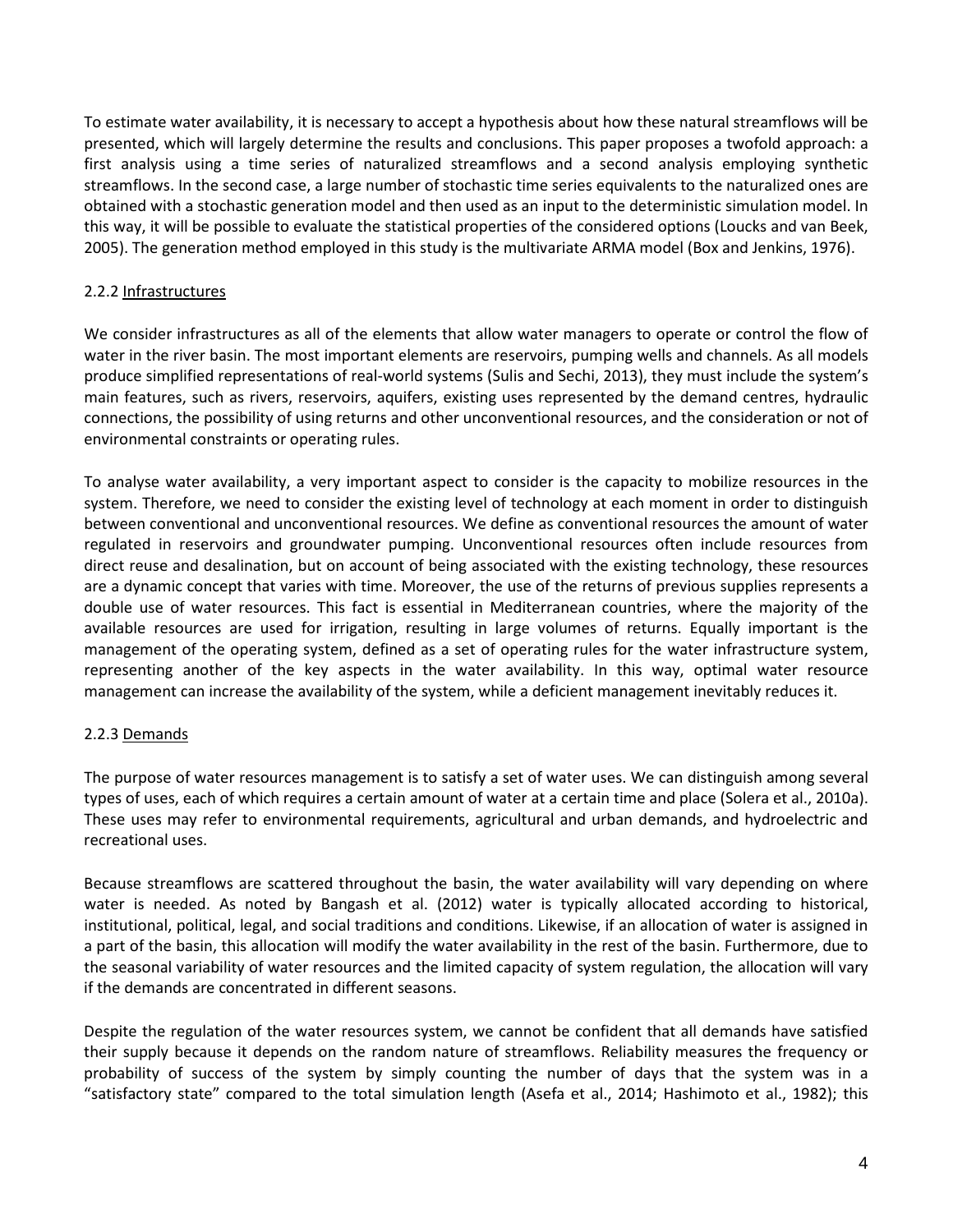method is traditionally used to judge whether the adoption of long-term corrective actions is necessary. Thus, having high levels of reliability means having less water resource availability and vice versa.

Two reliability criteria have been selected in order to assess the availability of water resources. The first criterion is the one established in the Spanish Statement of Water Planning (IPH, 2008), and the second is the efficiency indicators defined by Martín-Carrasco and Garrote (2007). The IPH (2008) indicates that for the purposes of resource allocation and reservation, urban demand is considered satisfied when the deficit in one month does not exceed 10% of the corresponding monthly demand and when in 10 consecutive years, the sum of deficits is less than 8% of the annual demand. Similarly, for the purposes of resource allocation and reservation, agrarian demand is considered satisfied when the deficit in one year does not exceed 50% of the corresponding demand; for two consecutive years, the sum of deficit does not exceed 75% of annual demand; and in ten consecutive years, the sum of deficit does not exceed 100% of the annual demand. On the other hand, the efficiency indicators used are (1) the demand-satisfaction index  $(I_1)$ , which evaluates the capability of the system to meet demand and (2) the demand-reliability index  $(I_2)$ , which assesses the reliability of the system to satisfy demand. The use of the efficiency indicators requires grouping the demands across several classes depending on their respective use of water. As noted in Chavez-Jimenez et al. (2013), the behaviour of the system is characterized according to the indicators  $I_1$  and  $I_2$ . According to the values of  $I_1$  and  $I_2$ , we can determine the intensity of the problems that can occur in the system (see Figure 2). More detailed information about the use of these indicators can be found in Martín-Carrasco and Garrote (2007).

## *Figure 2. Demand-reliability curve (DR curve) (left) and diagnosis of severity of water scarcity problems according to indicator values I1 and I2 (right) (Chavez-Jimenez et al., 2013).*

## **2.3. Calculation process for determining the exploitable water resources**

To measure water availability, the indicator of exploitable water resources will be used, which is determined as the maximum demand that can be served in a water exploitation system while complying with the reliability criteria established by law.

The steps used to obtain this indicator are as follows: (1) select a hypothesis about how to obtain the natural streamflows in the simulation model; (2) select the reliability criteria that allow us to consider the supply to be satisfied; (3) select all possible places in the system where new water allocations are likely to be required, apart from the existing demand centres; (4) define the type of use in these new places (urban use requires a uniform year-round supply, and agrarian use concentrates its supply during the harvest months) with a demand element in the simulation model; (5) using an iterative process, analyse the possibility of increasing a single demand in each step while considering the other demands as zero, execute the simulation model, and check if the adopted reliability criteria are met at each step; and (6) the final result is achieved when the maximum demand is obtained while fulfilling the required reliability criteria.

As explained in step (5) (see figure 3), the exploitable water resources are determined through an iterative process in which the model SIMGES is run with different water demand values, and the reliability criterion is analysed to compare the supply and demands. The monthly values for each demand are obtained by multiplying a definite temporal pattern (different for urban and agricultural demands) by a changing value (X). In the first iteration, X has to be a very high figure. If the reliability criterion is met when SIMGES is run, we accept the demand quantity as the exploitable water resources. However, if the reliability criterion is not met, a new demand is obtained using the bisection method until the highest demand that meets the reliability criterion is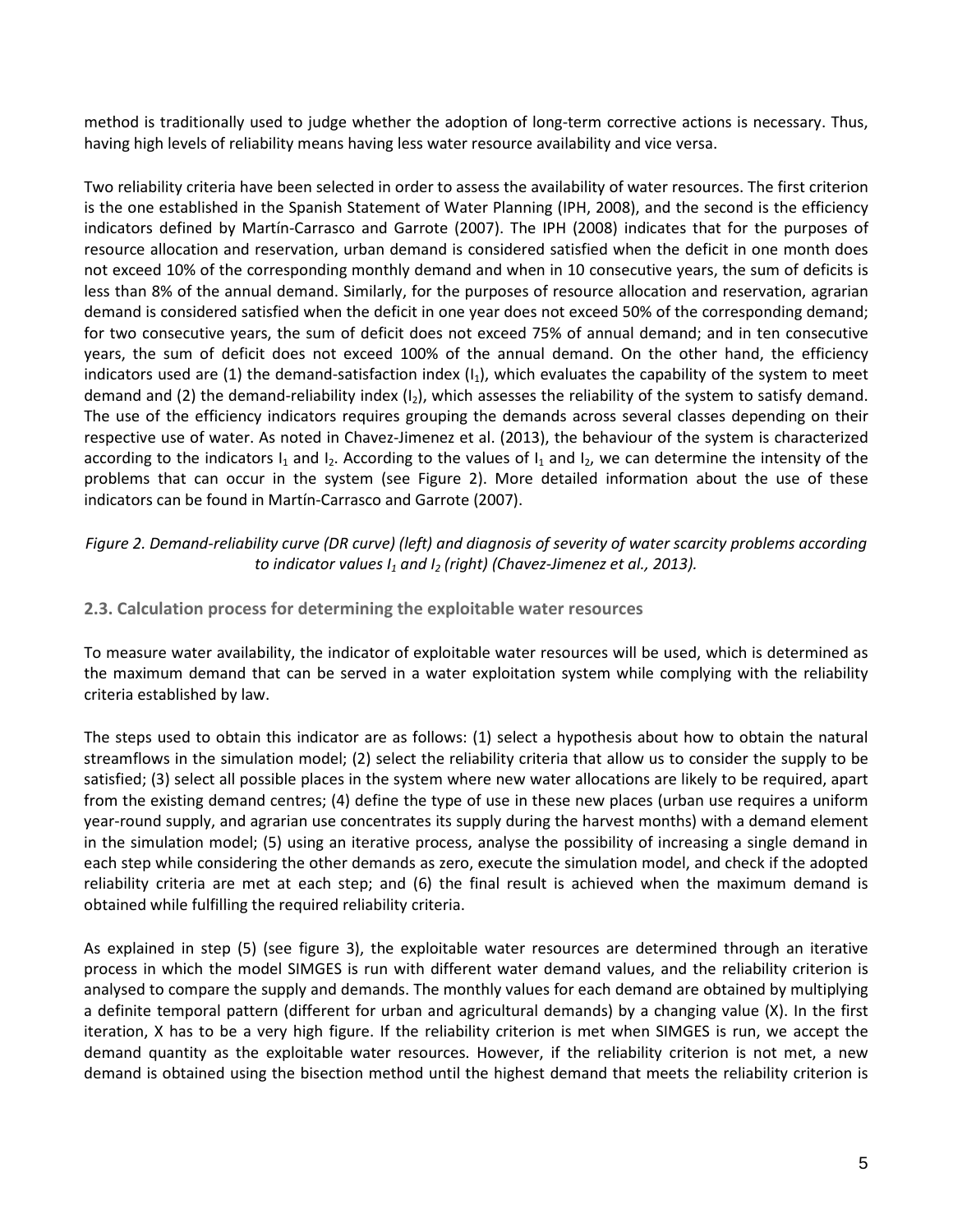found, accepting an absolute error (E) of 0.05 hm<sup>3</sup>/month. In the case study, the initial value for X was 200 hm<sup>3</sup>/month, and 14 iterations were required to calculate the exploitable water resources of the system.

The results depend on the geographical area in which the demands are to be increased, either at the head of the system, in the middle section or at the mouth area, because any alteration of the system will affect the uses located downstream of such an alteration. Similarly, the timing of the use will also influence these results because it will be dictated by the type of use for which the resource is intended.

#### *Figure 3. Iterative process*

# **3. Case study: The Jucar River Basin**

## **3.1. Characterization of the study area**

The Jucar River Basin is located in the eastern part of the Iberian Peninsula in Spain (see figure 4). This basin is the main principal water exploitation system of the 9 in the Jucar River Basin District, thus giving it its name. The Jucar River has a length of 497.5 km, traversing the provinces of Teruel, Cuenca, Albacete and Valencia, with its mouth at the Mediterranean Sea. Additionally, this water exploitation system includes the area and services provided by the Jucar-Turia Channel and the littoral sub-basins between the Albufera Lake and a location approximately 10 kilometres south from the mouth of the river. It is the most extensive system (22,261 km<sup>2</sup>) and provides the greatest amount of water resources in the Jucar River Basin Agency. A brief description of the study area and key issues is presented below; details can be found in Ferrer et al. (2012).

#### *Figure 4. Location of the Jucar River Basin in the Iberian Peninsula*

Physically, the Jucar River basin is described as an interior mountainous zone, with spots at high altitude and a coastal zone composed of plains. This means that 25% of the basin is at elevations over 1,000 m, while the remaining area is below this level (27% corresponds to plains below the Central plateau and 48% to plains on the Central plateau). Precipitation exhibits a high spatial variability (450 mm/year in the low basin and 630 mm/year in the north of the basin). The average precipitation is 510 mm/year, and the average temperature is 13.6°C. The average natural water resources reach 1,279 hm<sup>3</sup>/year, representing the top limit of the renewable resources of the basin. The total population that depends on the Jucar River Basin presents a water demand of 127 hm<sup>3</sup>/year, and the water demand for irrigated agriculture reaches 990 hm<sup>3</sup>/year. The supply to urban areas comes mainly from wells and springs, but the Albacete, Sagunto and Valencia metropolitan areas use surface water. More details can be found in MAGRAMA (2013).

As shown in figure 5, comparing the total streamflows with the water demand for urban and agrarian use during an average hydrological year, we observe that consumptive uses and water resources are not synchronized in time. Water demands are concentrated in harvest months, while natural resources are slightly higher during winter and lower in summer. It is noteworthy that natural resources do not reduce dramatically in summer months because the Jucar River Basin is characterized by a strong interaction between surface water and groundwater. Because of this, the River Basin Authorities in charge of water management carry out a conjunctive use of surface and groundwater resources (Estrela et al., 2012). In recent decades, the environment has been an increasingly important issue. Therefore, sewage and wastewater treatment plants have been built and are in operation, including direct wastewater reuse after intensive treatment, increasing the water availability.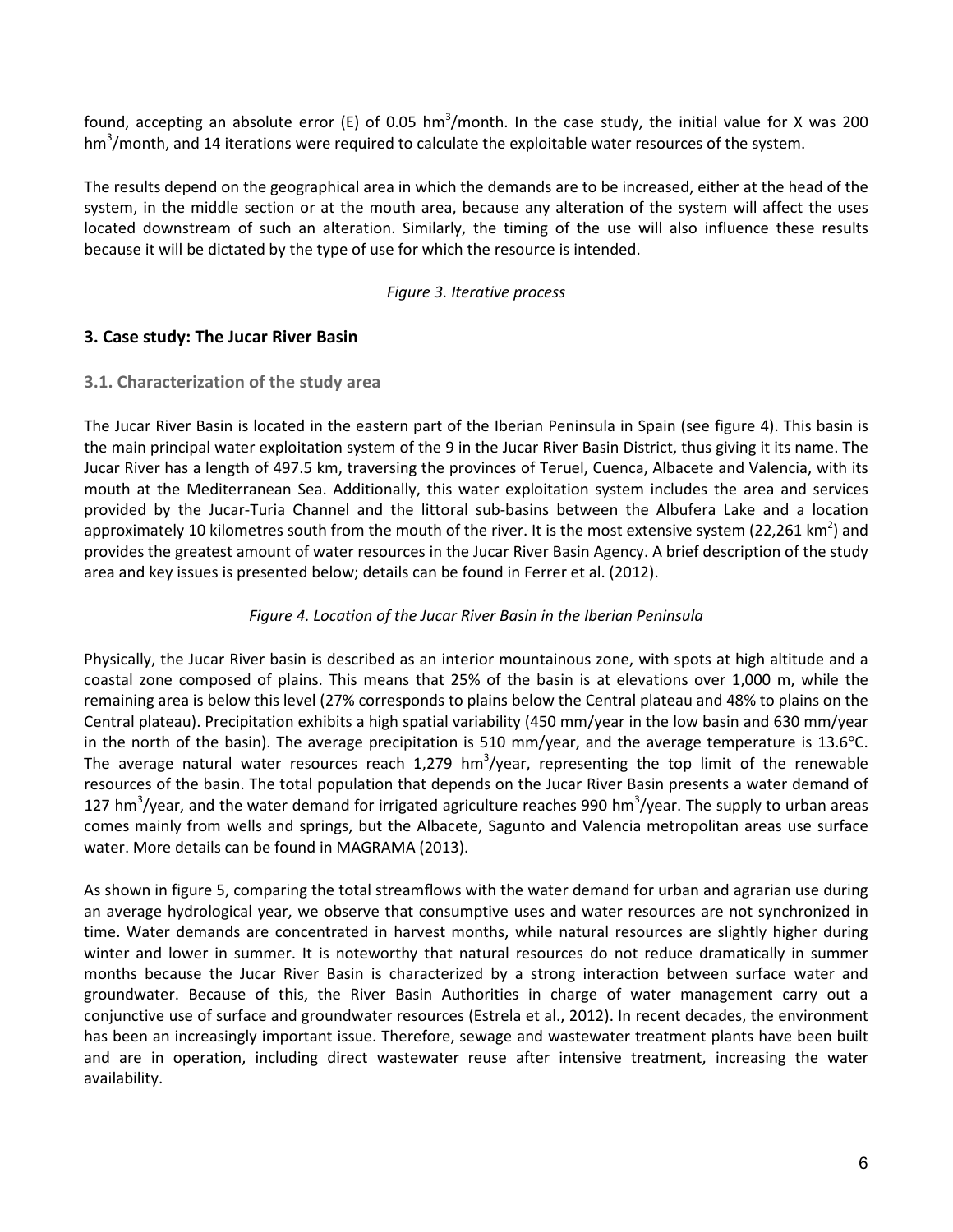## *Figure 5. Total streamflows vs. water demands during an average hydrological year (1980/2008) for the Jucar River Basin. Source of data: Jucar River Basin Authority*

Using the values of total natural resources (1,279 hm<sup>3</sup>/year) and total water demands (1,117 hm<sup>3</sup>/year) in the Jucar Water Resources System for the 1980/81-2008/09 period, a first indicator of the water balance in the system can be derived as the ratio between both values, resulting in a value of 0.87. This ratio represents a first approximation of the water exploitation index (WEI) as the ratio of total freshwater abstraction to total renewable resources. The closer this value is to 1, the greater the degree of exploitation of resources is indicated. This first indicator is not sufficient because it does not take into account agrarian returns, reuse from sewage treatment stations, or any transfers that may occur in the system. Nevertheless, it reflects the high degree of exploitation suffered by this system.

The Jucar water resources system is characterized by a marked reduction in the recorded streamflows during the 1980-2009 period (Pérez-Martín et al., 2013). Figure 6 depicts the system's total natural streamflow time series, obtained by naturalization of streamflows and used in the SIMGES simulation model employed by the Water Planning Office of the Jucar River Basin Agency. As the figure shows, there has been a significant reduction in natural streamflows throughout the past 30 years, clearly showing the existence of two periods, in which the difference between their averaged streamflows is close to 500 hm<sup>3</sup> per year. This fact confirms the need to differentiate among the analysis periods 1940-2009, 1940-1979 and 1980-2009.

# *Figure 6. Total natural streamflow time series of the Jucar simulation model. Source of data: Jucar River Basin Authority*

## **3.2. Simulation model for the case study**

The first step is the construction of the simulation model for the Jucar water resources system for the current scenario. This model reflects the complex interaction among all elements in the Jucar water resources system and includes environmental requirements in order to obtain the exploitable water resources, taking into consideration the environmental objectives of the basin. To consider the current administrative concessions and operational constraints, this study draws on the SIMGES system simulation model of water resources (Andreu et al., 1996) from the DSS AQUATOOL.

Due to the special characteristics of the natural streamflows in the system, as described above, we must analyse the behaviour of the system depending on whether the simulation period covers a short period (1980-2009) or long one (1940-2009). For this reason, two multivariate ARMA stochastic models (Box and Jenkins, 1976) were calibrated using the historical data series. These models allow the generation of multiple stochastic streamflow scenarios with the same length as the historical ones. Thereby, we consider four types of streamflow time series: the naturalized streamflows during the period 1980/2008; the stochastic streamflow scenarios generated using the 1980/2008 stochastic model; the naturalized streamflows during the period 1940/2008; and the stochastic streamflow scenarios generated using the 1940/2008 stochastic model.

Based on geographical location, the exploitable water resources have been calculated at singular points in the Jucar water resources system. Figure 7 shows the scheme used to estimate the exploitable water resources, in which the detail and complexity of the system are identified. We have added to the original model five groups of demands scattered throughout the scheme, representing the strategic sites for system management. These sites correspond to the following: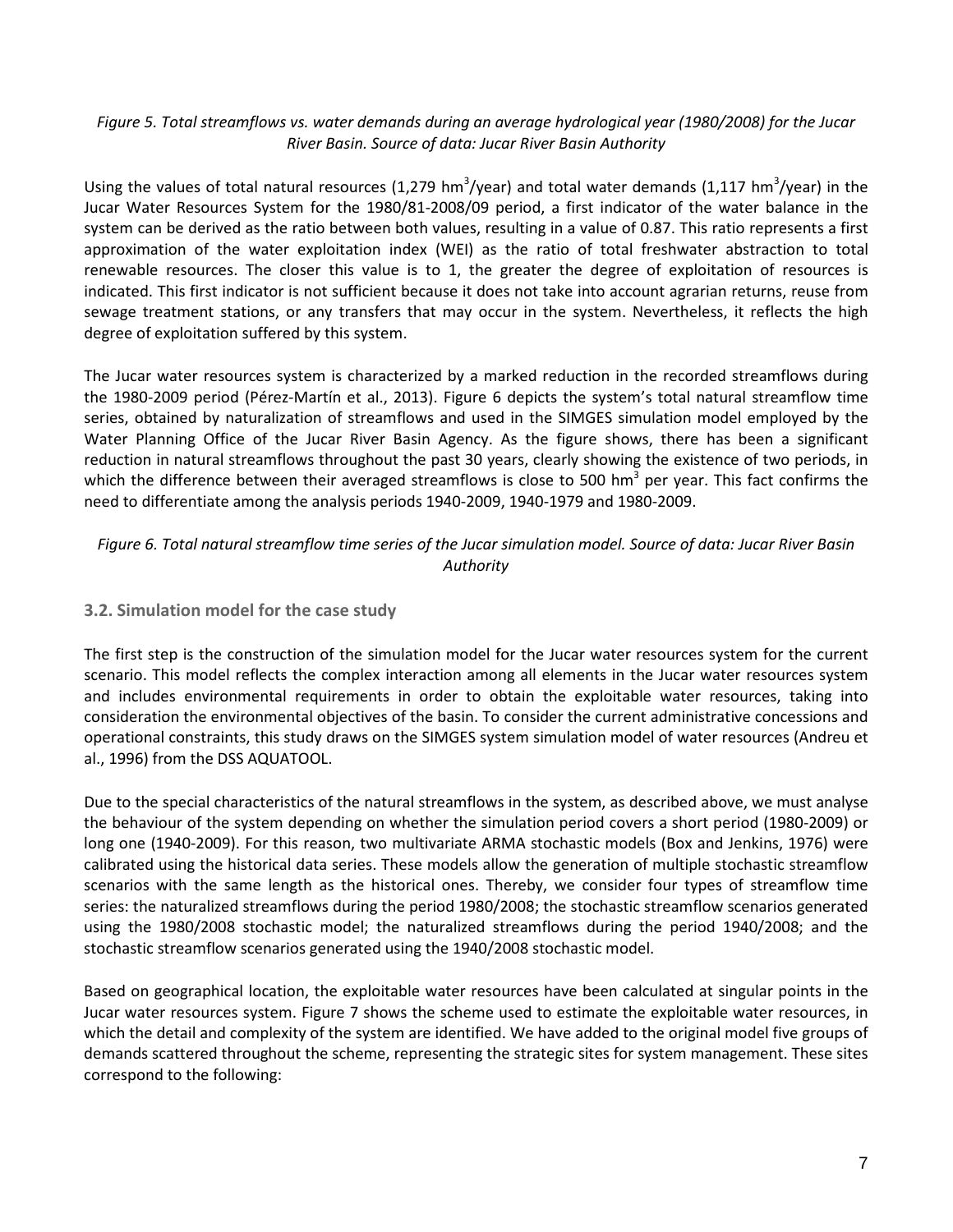- Alarcon Reservoir, located in Jucar River headwaters
- Contreras Reservoir, located in Cabriel River headwaters, tributary of Jucar River
- Molinar Reservoir. Despite not being a regulation reservoir, by locating a group of demands in this area we intend to determine the exploitable water resources in the middle reaches of the Jucar River before the incorporation of the Cabriel River.
- Tous Reservoir, located in the middle stretch of the Jucar River.
- The Huerto Mulet gauging station. This point has been selected in order to determine the water resources availability in the lower reaches of the river.

## *Figure 7. Jucar water resource system model used to estimate the exploitable water resources*

From the point of view of the temporal distribution of water resources availability, each set of demands is composed of two elements, representing a hypothetical agricultural supply (DA) and an urban supply (DU), considering a single 20% return for agricultural use. Agricultural demands are a lower priority than the current priorities of mixed irrigation, and urban priority coincides with the priorities of the initial urban demands.

Two reliability criteria have been selected in order to assess the water availability; these include the criteria established in the Spanish Statement of Water Planning (IPH, 2008) along with the efficiency indicators defined by Martín-Carrasco and Garrote (2007); therefore, we have analysed 8 different possible combinations of the streamflow time series, the length of the simulation period and reliability criteria.

## **4. Results**

The simulation model has been used to determine the water balance in the reference scenario. Table 1 shows the balance of the flows into and out of the system in the same referenced period (1980-2008). In this balance, we can perceive the different concepts employed in the model, such as resources, demands, supplies, return flows and outflows represented by average values.

#### *Table 1. Simplified water balance for the Jucar water resources system in the reference scenario*

At this point, it would be more appropriate to refer to the results as the additional exploitable water resources because they represent the maximum demand on the system that could be supplied over the current demands, which meets the current reliability criteria required in Spanish River Basin Agencies (IPH, 2008).

Considering the geographical demand and the uncertainty of input data, a large disparity in the results can be observed. Figure 8 shows eight radial graphs representing the eight considered scenarios. Each of these graphs has 10 axes representing the new demands included in the simulation model and the calculated value of the additional exploitable water resources. The results generally show a greater availability of water resources for the long series due to the greater amount of natural resources. Moreover, the criterion used by the IPH (2008) is more demanding than the efficiency criteria because in all cases, the proceeds are greater. In addition, with the IPH 2008 criterion (IPH, 2008), the system is capable of delivering the same volume of resources in the middle and upper part of the basin, and this value increases in the lower reaches of the basin due to the high degree of exploitation in the system; however, when considering the efficiency criterion (Martín-Carrasco et al., 2007), the maximum resources are devoted to seasonal demand located at the headwaters of the Cabriel River (DA Contreras), where there are no existing demands.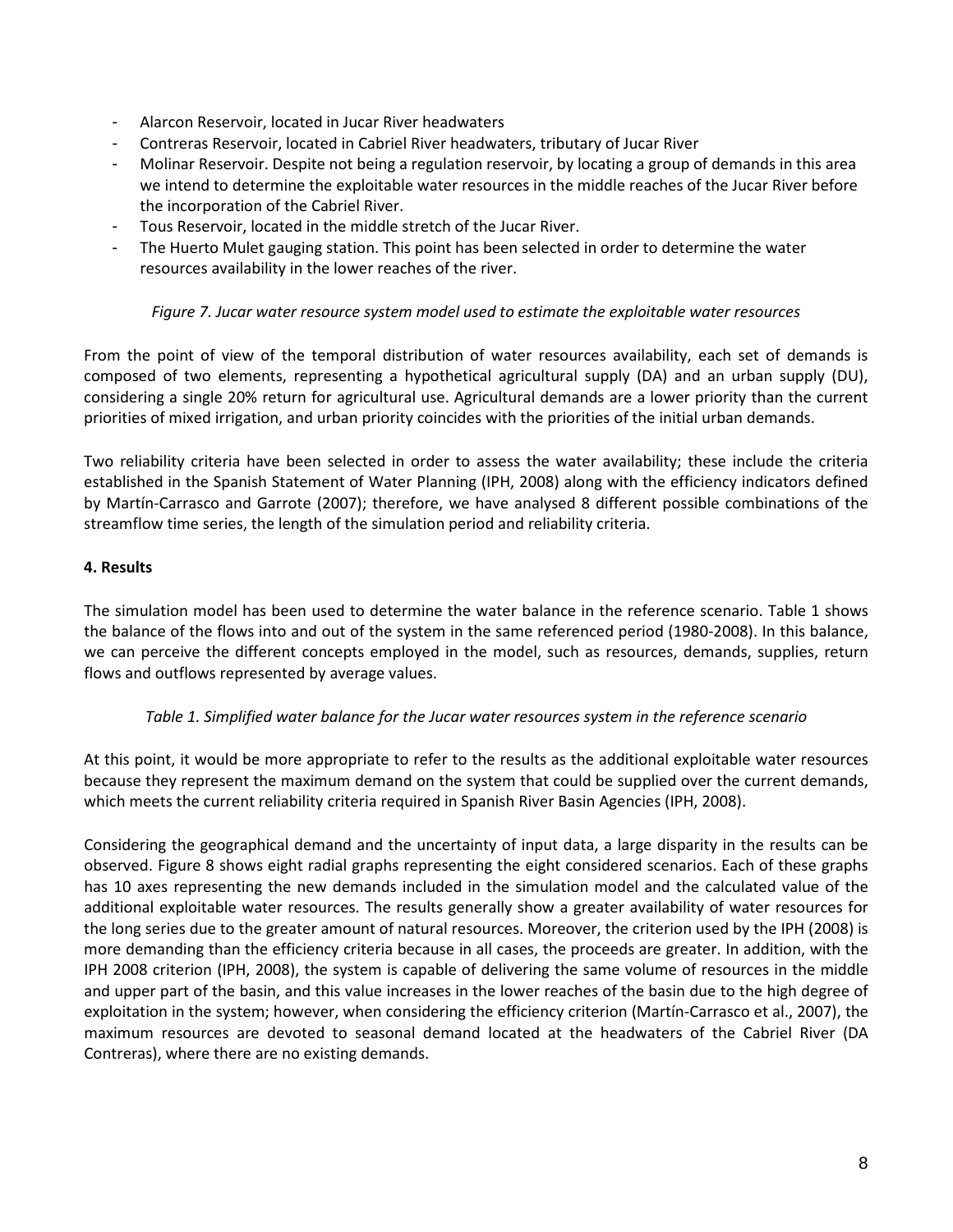With respect to the stochastic series, the figure shows the average value of the exploitable water resources and a band representing the confidence interval for the standard deviation. Thus, the water availability is affected by the reliability criteria and the length of the simulation period, as occurs with the results obtained from the historical data series calculated by naturalized streamflows. In the stochastic scenarios analysed for the short period, the results show a higher dispersion, and the standard deviation term is higher than the average value of the exploitable water resources. These charts allow the variability in the different simulated scenarios to be visualized, improving over the initial conclusions by adding a probabilistic component that considers the dispersion of exploitable water resources, as associated with a confidence interval.

*Figure 8. Location of additional exploitable water resources (hm<sup>3</sup> /year) obtained for the considered scenarios. In the case of the stochastic streamflow time series, the figure shows the average of exploitable water resources and a band representing the confidence interval for the standard deviation [Average - Std Dev, Average + Std Dev] [UD means Urban Demand; AD means Agrarian Demand].*

## **5. Discussion**

Water availability has often been used in a broad context. As stated previously, this concept can be used in different senses: as precipitation, river flows and storage of water in snow and glaciers (EEA, 2009); by employing drought indexes (Lorenzo-Lacruz et al., 2010; Pérez-Blanco and Gómez, submitted for publication); or as water yield (Lange et al., 2007; Sun et al., 2002, 2005, 2006). Furthermore, water accounts have been developed in several countries (Evaluación de Recursos Naturales, 2013; Lange et al., 2007; Masih et al., 2009; van Dijk et al., 2014), and although each country has presented its account differently, there is a general agreement on the structure and scope of water accounting (Vardon et al., 2007).

The aim of this paper is to design a scheme for determining the exploitable water resources in a Mediterranean river basin, as an indicator of water availability. Knowing the water availability in a basin will aid planners in quantifying the growth potential in the exploitation of the system. Currently, new water policies are premised on the use of DSS (Bathrellos et al., 2012). DSS is a computer tool developed to help in the process of making decisions. Such methods are essential for the purpose of providing integration, sharing visions for conflict resolution and implementing sensitivity analysis and risk assessment (Andreu et al., 1996). Because this indicator is obtained as the maximum demand that can be satisfied in the water resources system using the current inflows (conventional and un-conventional water resources, transfers, etc.), it is necessary to use a model to improve the calculation and yield good decisions.

As we have seen, there are several aspects to take into consideration. First, a water balance based on average values is not enough because it masks shortage situations due to the variability in the timing of resource inputs to the system. Therefore, it is necessary to seek a management simulation that considers the temporal variability and limitations in infrastructures and regulation. In such an analysis, a monthly step time is usually sufficient because it adequately reflects the seasonal variability of rainfall and demands. Moreover, reliability criteria can be classified into two types by the way they get the fault. In the first group, the reliability is calculated using the average results obtained for a given period, and in the second group, the reliability is determined by the worst drought event. Therefore, reliability criteria compliance is highly relevant for the system because it can serve as a reference to decide whether a new allocation can be improved or an investment is necessary. In addition, in analysing the way we obtain natural streamflows for the simulation model, we must seriously consider the use of synthetic streamflows. This analysis has a long tradition of use in hydrology for temporal and spatial streamflow simulation, having been widely used as a tool for evaluating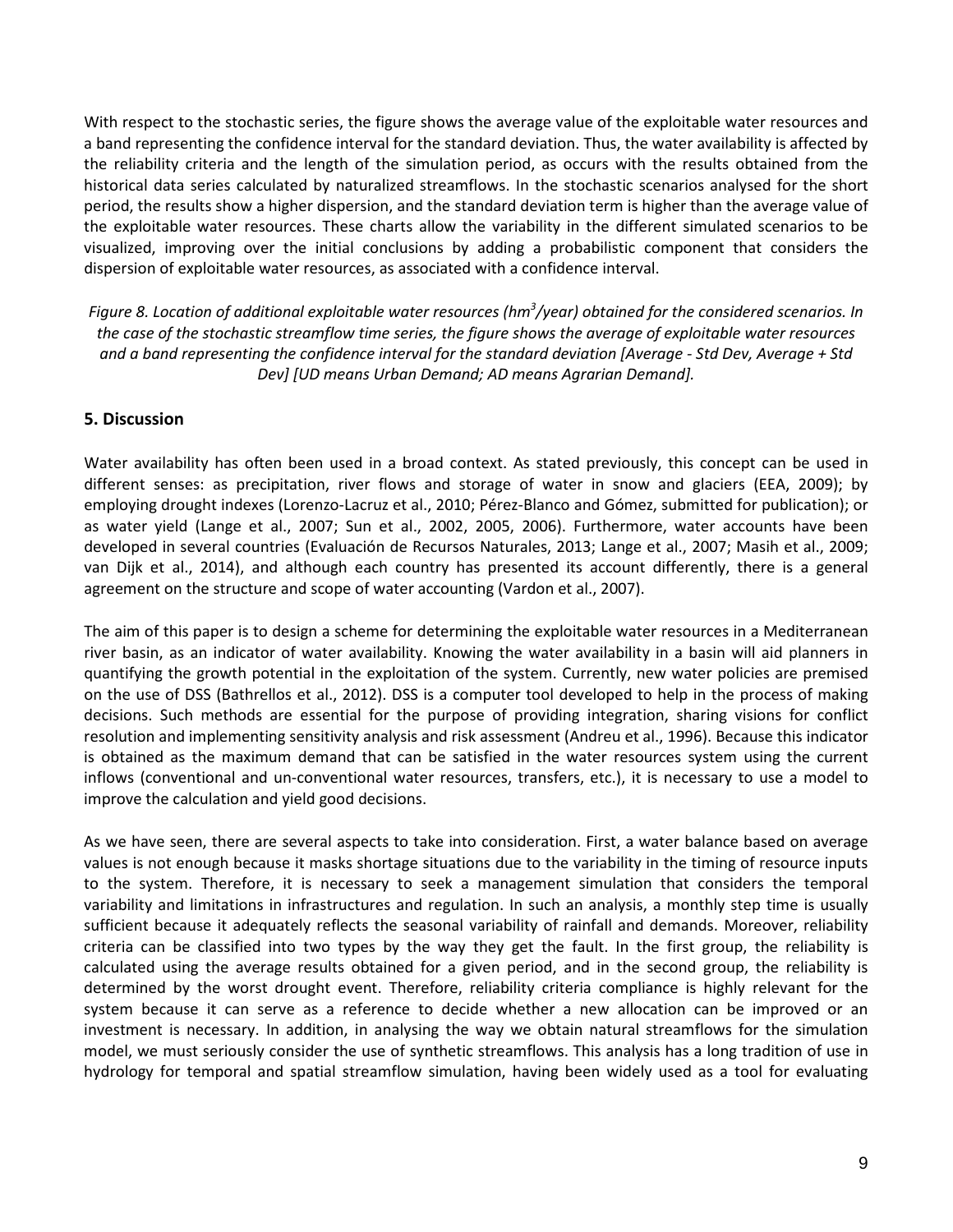water resources systems under uncertain streamflow conditions (Rajagopalan et al., 2010), adding a probabilistic component to the analysis.

Thus, the calculation of the exploitable water resources for each combination of the three determinants considered for this case study (equiprobable natural resource estimations, length of the simulation period and reliability criteria used to consider the supply satisfied) requires iterative runs of the simulation model until obtaining the maximum allocation at the selected site that meets the selected reliability criteria by employing the natural streamflow time series considered.

Considering that we have generated 200 stochastic streamflow time series, we have identified 5 points of interest to determine the exploitable water resources in the river basin, and results are calculated using two reliability criteria, this yields a total of 57,000 determinations of the exploitable water resources, as shown in table 2. To make this calculation feasible, we have used a computation algorithm programmed using spreadsheet macros, which sequentially runs the simulation management model. Even with a fully automated process, the whole process required a computation time of 480 hours, although this time has been reduced by employing 3 computers.

#### *Table 2. Number of SIMGES model runs*

This assessment has been partially analysed in recent years, yielding a significant disparity in the results due to the difference in their approaches. Some examples include the distinct methodologies employed and compiled in document Three examples on water planning (MIMAM, 2000), the White Paper on Water in Spain (MMA, 2000) and the work carried out by the Centre for Public Works Studies and Experimentation (CEDEX) (2012). Additionally, water accounts have been applied in the Jucar River Basin District. Andreu et al. (2012) reported an application of General Purpose Water Accounting (Water Accounting Standards Board, 2009) to the Jucar Water Resources System. Furthermore, the Halt-Jucar-Des project has provided an opportunity to test the feasibility of applying SEEAW for determining water accounts in the Jucar River Basin District (Evaluación de Recursos Naturales, 2013).

The White Paper on Water in Spain (MMA, 2000) obtained a first approximation of the exploitable water resources for all River Basin Districts in Spain, under specific conditions, indicating the portion of the water resources that could be exploitable in natural conditions from within the amount of water resources that could be usable by building reservoirs. An interesting result obtained from this study was the fact that, in the case of the Jucar River Basin District, the volume of manageable resources without reservoirs, channels or pumping wells represents over the 34% of natural streamflows, the biggest percentage in the Iberian Peninsula, due to the existence of aquifers hydraulically connected with rivers in the basin. Furthermore, the use of dams to regulate water resources enables the exploitation of over 75% of streamflows.

The involvement of each of the key issues analysed in this paper explains the observed differences in the results of previous works related to this case study (CEDEX, 2012; MIMAM, 2000; MMA, 2000) due to the distinct approaches such as the use of optimization models (compared with the simulation model used here), the different locations of the available resources or the use of a reliability criterion based on the worst drought event. Accordingly, the key issues proposed here summarize all of these possibilities.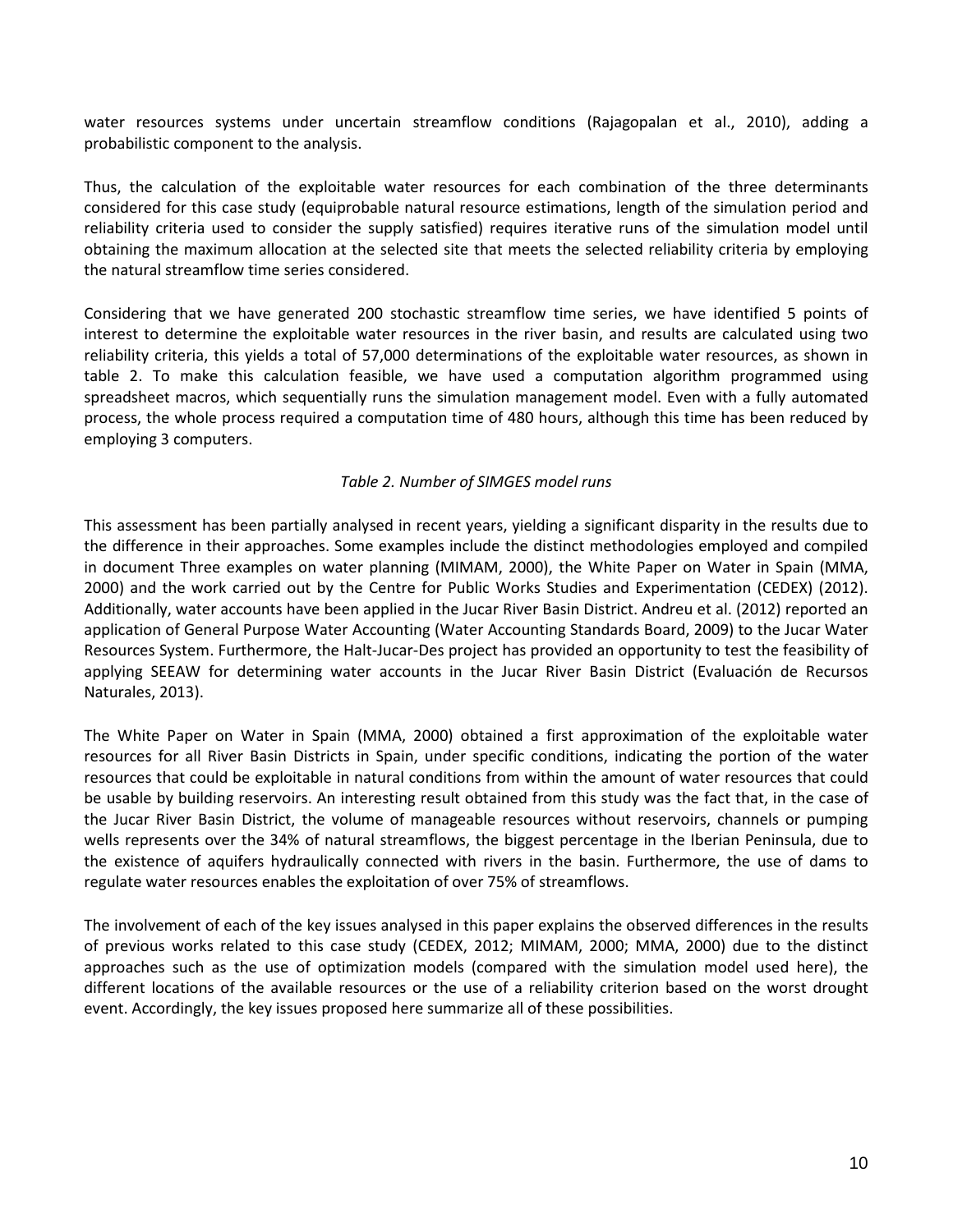# **6. Conclusions**

In this paper we have analysed the key issues for determining the exploitable water resources, as an indicator of water availability, in a Mediterranean basin where emulating the hydrological cycle in the territory is insufficient. The Jucar River Basin has been selected as case study and a calculation process has been carried out, from the general scheme presented, considering different criteria such as the origin of the streamflow time series, the length of the simulation period and the reliability criteria used to consider the demands satisfied. In view of the analyses performed, although some degree of uncertainty is always present, the results obtained show great variability. In many cases, this water resource availability is determined by hydrology, the infrastructure or the location of the current demands. It would be risky to provide a single value representing the exploitable water resources in the Jucar water resources system because, as it has been shown, the results depend crucially on the calculation methodology. Any changes in operating regulations of reservoirs and aquifers, the incorporation of new measures of wastewater reuse or resource sharing with other systems would require a new resource assessment and, consequently, yield different values of the exploitable water resources.

New water policies in the European Union are demanding more standardized management of water resources. Even so, the obtained results do not correspond exactly to those recommended by SEEAW (UNSD, 2012). Overall, a preliminary analysis of the key issues is important in the calculation of the exploitable water resources because as shown here, these preconditions will largely determine the results. In this sense, even the Blueprint to safeguard Europe's resources (EC, 2012) recognises that the aquatic environments differ greatly across the EU and therefore does not propose a one-size-fits-all solution, in line with the principle of subsidiarity. It is necessary that policymakers and stakeholders make a decision about the methodology used to determine the water availability in a river basin. It is noteworthy that, in Spain, a large part of these methodological decisions (reliability criteria, natural streamflows time series, simulation models, etc.) are included in the Spanish Statement of Water Planning (IPH, 2008) with normative status guaranteeing consistency and comparability of the results.

#### **Acknowledgements**

The authors wish to thank the Confederación Hidrográfica del Júcar (Spanish Ministry of the Environment) for the data provided in developing this study and the Spanish Ministry of Economy and Competitiveness for its financial support through the projects SCARCE (Consolider-Ingenio 2010 CSD2009-00065) and NUTEGES (CGL2012-34978). We also value the support provided by the European Community's Seventh Framework Program in financing the projects DROUGHT-R&SPI (FP7-ENV-2011, 282769), ENHANCE (FP7-ENV-2012, 308438), WAMCD (EC-DG Environment No. 07.0329[/2013/671291/](tel:2013%2F671291)SUB/ENV.C.1) and LIFE ALBUFERA (LIFE12 ENV/ES/000685).

#### **References**

Andreu J, Capilla J, Sanchis E. AQUATOOL, a generalized decision-support system for water resources planning and operational management. J. Hydrol 1996; 177: 269-291. Doi: 10.1016/0022-1694(95)02963-X

Andreu J, Momblanch A, Paredes J, Pérez MA, Solera A. Potencial role of standarization water accounting in Spanish basins. Water accounting. International Approaches to Policy and Decision-making. 2012, pp. 123-138.

Asefa T, Clayton J, Adams A, Anderson D. Performance evaluation of a water resource system under varying climatic conditions: Reliability, Resilence, Vulnerability and beyond. J. Hydrol 2014; 508: 53-65.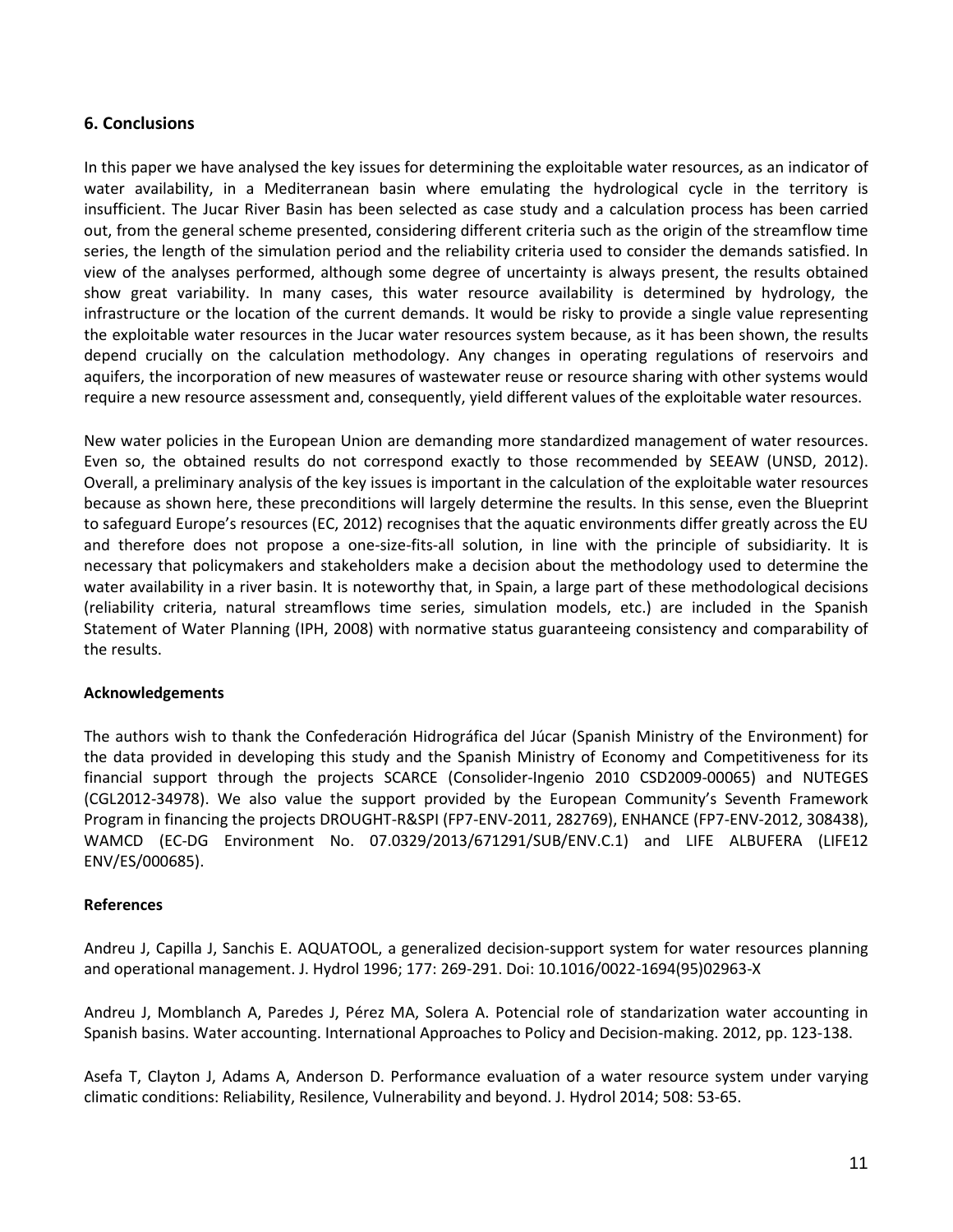Bangash RF, Passuello A, Hammond M, Schuhmacher M. Water allocation assessment in low flow river under data scarce conditions: A study of hydrological simulation in Mediterranean basin. Science of the Total Environment 2012; 440: 60–71.<http://dx.doi.org/10.1016/j.scitotenv.2012.08.031>

Bathrellos GD, Gaki-Papanastassiou K, Skilodimou HD, Papanastassiou D and Chousianitis KG. Potential suitability for urban planning and industry development using natural hazard maps and geologicalgeomorphological parameters. Environ Earth Sci (2012) 66 (2): 537-548

Box GEP and Jenkins G. Time series analysis, forecasting and control. Revised edition, Holden-Day Inc., San Francisco, 1976.

CEDEX. [Efecto del cambio climático en los recursos hídricos disponibles en los sistemas de explotación.](http://www.magrama.gob.es/es/agua/temas/planificacion-hidrologica/ImpactoCCSistemasExplotacion_tcm7-310164.pdf) Centro de Estudios y Experimentación de Obras Públicas. Ministerio de Agricultura, Alimentación y Medio Ambiente. Madrid, 2012.

Chavez-Jimenez A, Lama B, Garrote L, Martin-Carrasco F, Sordo-Ward A, Mediero L. Characterisation of the Sensitivity of Water Resources Systems to Climate Change. Water Resour Manage 2013; 27: 4237-4258. Doi: 10.1007/s11269-013-0404-2

Delgado J, Llorens P, Nord G, Calder IR, Gallart F. Modelling the hydrological response of a Mediterranean medium-sized headwater basin subject to land cover change: the Cardener River basin (NE Spain). J Hydrol 2010; 383: 125–34.

EEA. Water resources across Europe — confronting water scarcity and drought (Report No. 2/2009). European Environment Agency, Copenhagen (Denmark), 2009.

Estrela T, Pérez-Martin MA and Vargas E. Impacts of climate change on water resources in Spain, Hydrological Sciences Journal 2012; DOI: 10.1080/02626667.2012.702213

Estrela T and Vargas E. Drought Management Plans in the European Union. The case of Spain. Water Resour Manage, 2012, 26, pp. 1537-1553.

European Commission. Communication to the European Parliament and the Council - Blueprint to safeguard Europe's water resources, COM/2012/673 final. Brussels, 2012.

Evaluación de Recursos Naturales. Halting Desertification in the Jucar River Basin. HALT-JÚCAR-DES Final Report. Valencia, 2013.

Ferrer J, Pérez-Martín MA, Jiménez S, Estrela T, Andreu J. GIS-based models for water quantity and quality assessment in the Júcar River Basin, Spain, including climate change effects. Science of the Total Environment 2012; 440: 42-59<http://dx.doi.org/10.1016/j.scitotenv.2012.08.032>

Hashimoto T, Stedinger JR, Loucks DP. Reliability, resiliency, and vulnerability criteria for water resources system performance evaluation. Water Resour. Res. 1982; 18: 14-20

IPH – Instrucción de Planificación Hidrológica. Ministerio de Medio Ambiente, y Medio Rural y Marino.- 15340 - ORDEN ARM/2656/2008, de 10 de septiembre. Boletín Oficial del Estado 229, 38472-38582.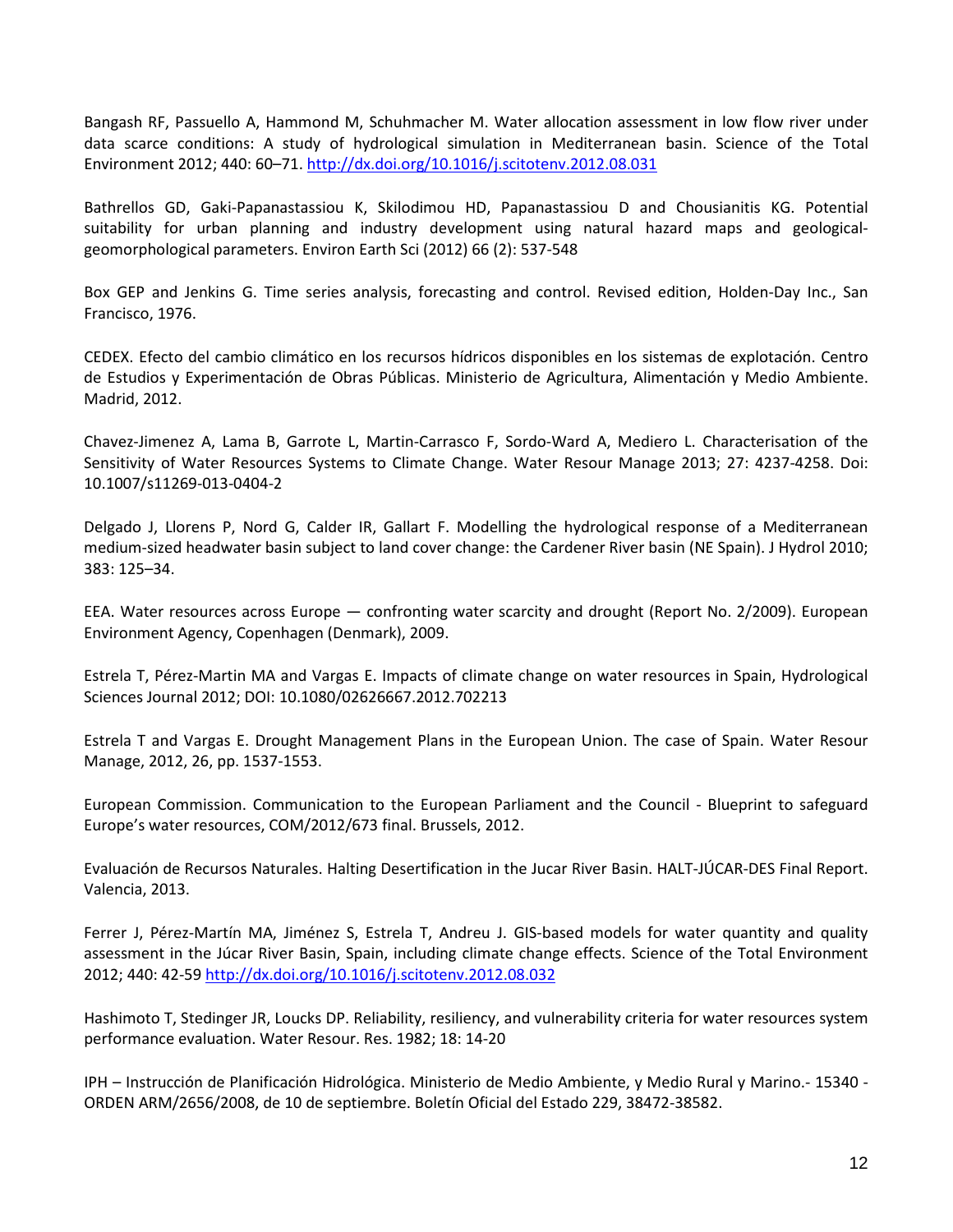Lange G-M, Mungatana E, Hassan R. Water accounting for the Orange River Basin: An economic perspective on managing a transboundary resource. Ecological Economics 2007; 61: 660-670 DOI: 10.1016/j.ecolecon.2006.07.032

Lorenzo-Lacruz J, Vicente-Serrano SM, López-Moreno JI, Beguería S, García-Ruiz JM, Cuadrat JM. The impact of droughts and water management on various hydrological systems in the headwaters of the Tagus River (central Spain). J. Hydrol 2010; 386: 13-26. doi:10.1016/j.jhydrol.2010.01.001

Loucks DP and van Beek E. Water Resources Systems Planning and Management. An Introduction to Methods, Models and Applications. Studies and Reports in Hydrology. ISBN 92-3-103998-9. Paris, 2005.

Lu N, Sun G, Feng X, Fu B. Water yield responses to climate change and variability across the North-South Transect of Eastern China (NSTEC). J. Hydrol 2013; 481: 96-105[. http://dx.doi.org/10.1016/j.jhydrol.2012.12.020](http://dx.doi.org/10.1016/j.jhydrol.2012.12.020)

MAGRAMA. Memoria-Anejo 6. Sistemas de Explotación y Balances. Demarcación Hidrográfica del Júcar. Ministerio de Agricultura, Alimentación y Medio Ambiente. Valencia, 2013.

Marco J. Hidrología estocástica y planeamiento hidráulico. Conceptos y métodos para la planificación hidrológica. CIMNE. Barcelona, 1993, pp. 97-105.

Martín-Carrasco F and Garrote L. Drought-induced water scarcity in water resources systems. In: Vasiliev OF, van Gelder PHAJM, Plate EJ, Bolgov MV (eds), Extreme Hydrological Events: New Concepts for Security–ISBN 978- 1- 4020-5739-7. NATO Science Series, 2007; vol. 78, Part 4. pp. 301–311. doi:10.1007/978-1-4020-5741-0\_2. Russia, pp. 301–311

Masih I, Ahmad M, Uhlenbrook S, Turral H, Karimi P. Analysing streamflow variability and water allocation for sustainable management of water resources in the semi-arid Karkheh river basin, Iran. Physics and Chemistry of the Earth, 2009; 34: 329-340. Doi: 10.1016/j.pce.2008.09.006

MIMAM. Tres casos de Planificación Hidrológica. Ministerio de Medio Ambiente. Madrid, 2000.

MMA. White Paper on Water in Spain. Centro de publicaciones del Ministerio de Medio Ambiente, Madrid, 2000.

Molle F, Mamanpoush A, Miranzadeh M. Robbing Yadullah's water to irrigate Saeid's garden: Hydrology and water rights in a village of central Iran. Research Report 80. Colombo, Sri Lanka: International Water Management Institute, 2004.

Pérez-Blanco CD and Gómez CM. Drought management plans and water availability in agriculture. A risk assessment model for a Southern European Basin, Weather and Climate Extremes, submitted for publication. <http://dx.doi.org/10.1016/j.wace.2014.02.003>

Pérez-Martín MA, Thurston W, Estrela T, del Amo P. Cambio en las series hidrológicas de los últimos 30 años y sus causas. El efecto 80. III Jornadas de Ingeniería del Agua (JIA 2013). La protección contra los riesgos hídricos. Vol 1, 527:534. Valencia, 2013.